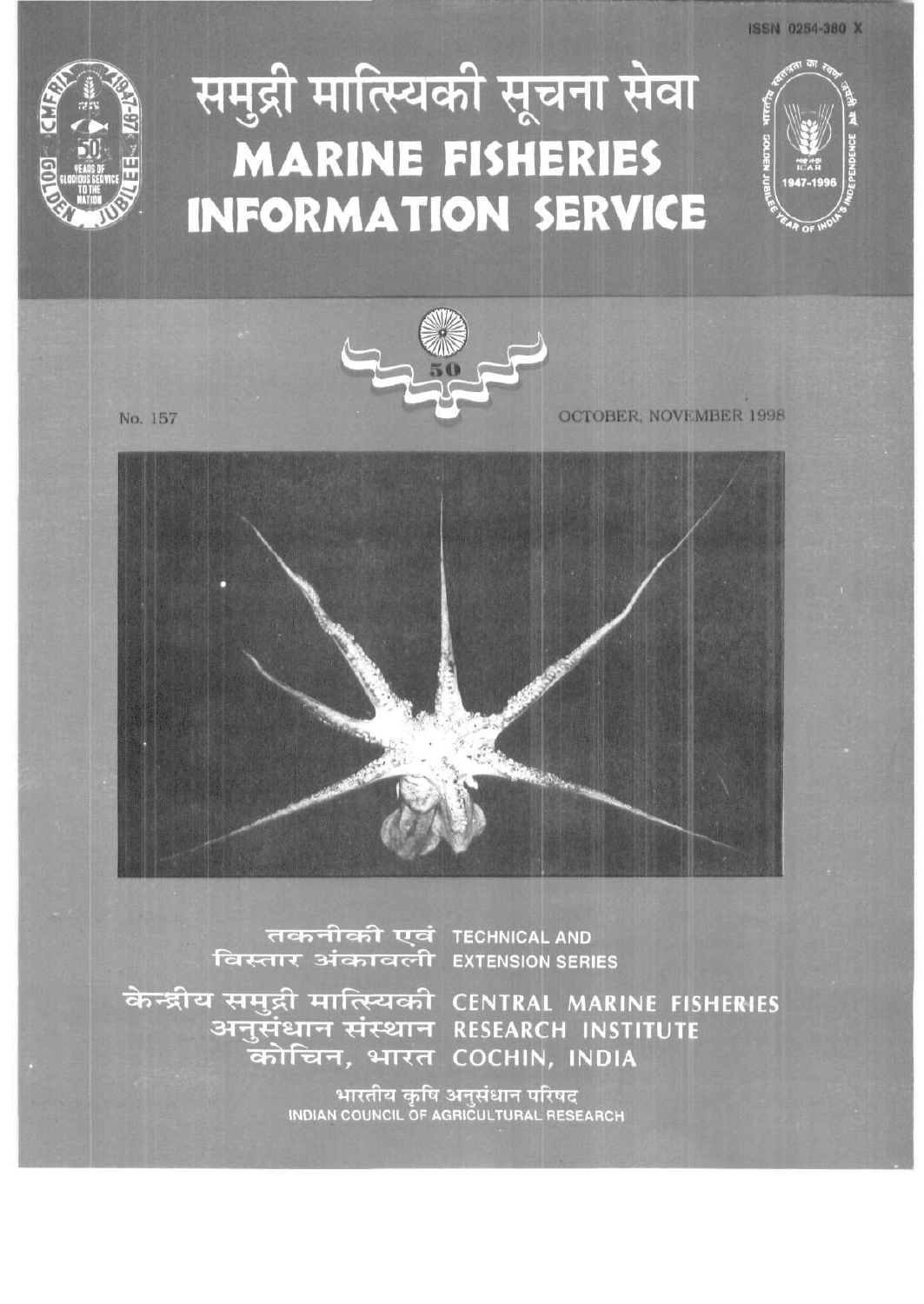## 880 On the occurrence of bicolour parrotfish, off Kakinada



Fig. 1. Bicolour parrotfish, Cetoscarus bicolor caught off Kakinada.

A single specimen of Cetoscarus bicolor (Ruppell) commonly called bicolour parrotfish belonging to family Scarida was observed in the trawler catches landed at Kakinada Fisheries Harbour on 16-3-'98. The fish measuring 48.8 cm was caught by a trawler unit operated off Kakinada at a depth of 35 m (Fig. 1). This species is distributed in the eastern Indian ocean close to regions of deep water on coral reefs and hence the capture of the fishes outside this habitat is not common.

Visit Marine Aquarium at CMPRI Research Centre. Vishinjam in Trivandrum, Kersis Enjoy the Spectacular Underwater Wonders  $\label{eq:3.1} \frac{1}{2} \log \frac{1}{\delta} \left( \sum_{i=1}^n \sum_{j=1}^{n} \frac{1}{\delta_{ij}} \right) \leq \frac{1}{2} \sum_{i=1}^n \sum_{j=1}^{n} \frac{1}{\delta_{ij}} \sum_{j=1}^{n} \frac{1}{\delta_{ij}} \sum_{j=1}^{n} \frac{1}{\delta_{ij}} \sum_{j=1}^{n} \frac{1}{\delta_{ij}} \sum_{j=1}^{n} \frac{1}{\delta_{ij}} \sum_{j=1}^{n} \frac{1}{\delta_{ij}} \sum_{j=1}^{n} \frac{1}{\delta_{ij}}$ 

23